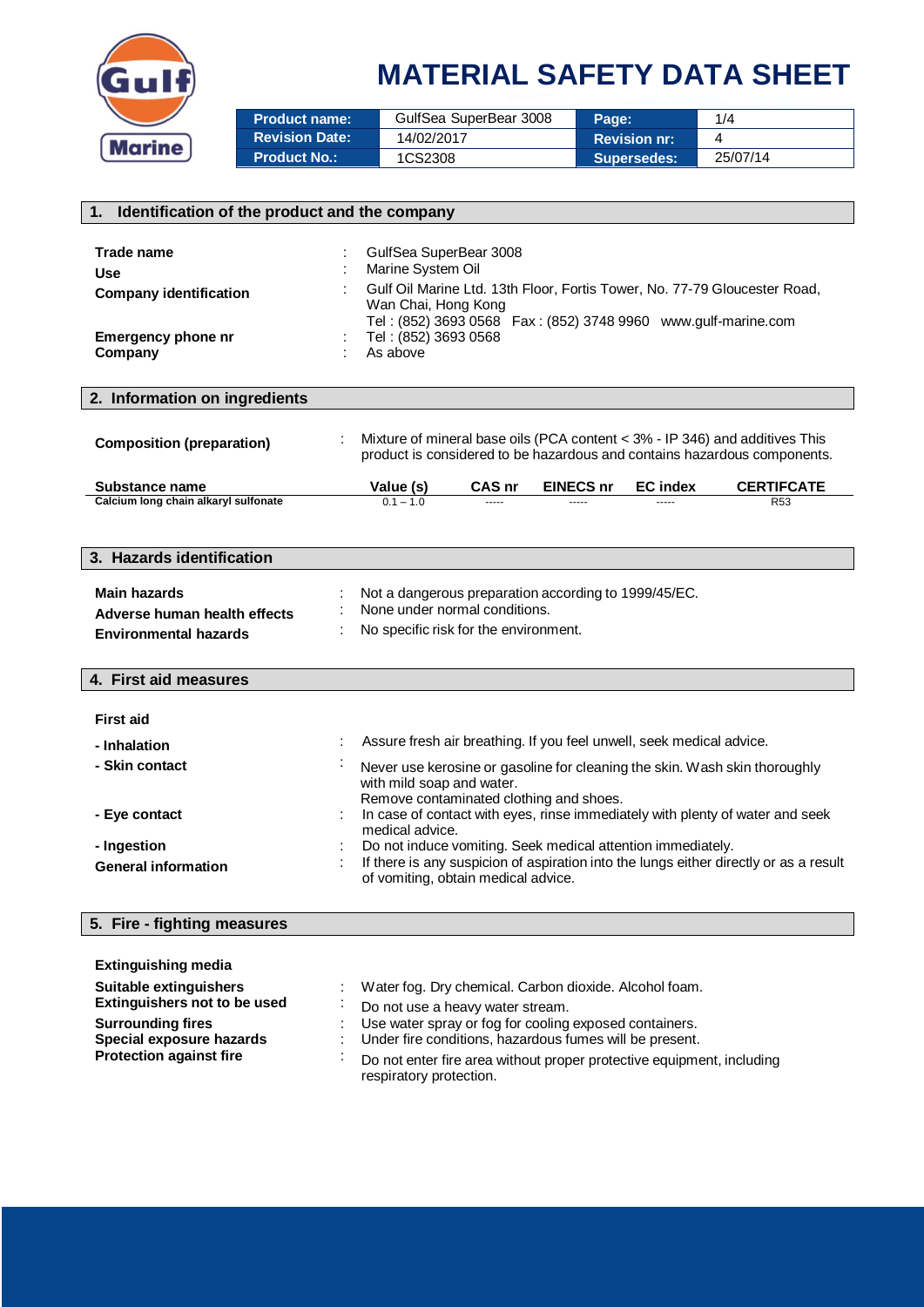

| <b>Product name:</b>  | GulfSea SuperBear 3008 | Page:               | 2/4      |
|-----------------------|------------------------|---------------------|----------|
| <b>Revision Date:</b> | 14/02/2017             | <b>Revision nr:</b> |          |
| <b>Product No.:</b>   | 1CS2308                | <b>Supersedes:</b>  | 25/07/14 |

| 6. Accidental release measures             |  |                                                                                                                                                         |  |  |  |
|--------------------------------------------|--|---------------------------------------------------------------------------------------------------------------------------------------------------------|--|--|--|
|                                            |  |                                                                                                                                                         |  |  |  |
| <b>Personal precautions</b>                |  | Remove ignition sources.<br>Avoid all unnecessary exposure. Equip cleanup crew with proper protection.                                                  |  |  |  |
| <b>Environmental precautions</b>           |  | Notify authorities if liquid enters sewers or public<br>waters. Prevent entry to sewers and public<br>waters.                                           |  |  |  |
| After spillage and/or leakage              |  | Spill area may be slippery. Use suitable disposal containers.<br>Clean up any spills as soon as possible, using an absorbent material to collect<br>it. |  |  |  |
| 7. Handling and storage                    |  |                                                                                                                                                         |  |  |  |
|                                            |  |                                                                                                                                                         |  |  |  |
| General                                    |  | No naked lights. No smoking. Keep away from sources of ignition.                                                                                        |  |  |  |
| <b>Storage</b>                             |  | Keep only in the original container in a cool, well ventilated place. Keep at                                                                           |  |  |  |
|                                            |  | temperature not exceeding.                                                                                                                              |  |  |  |
| <b>Handling</b>                            |  | Wash hands and other exposed areas with mild soap and water before<br>eat, drink or smoke and when leaving work.                                        |  |  |  |
|                                            |  |                                                                                                                                                         |  |  |  |
| 8. Exposure controls / personal protection |  |                                                                                                                                                         |  |  |  |
|                                            |  |                                                                                                                                                         |  |  |  |
| <b>Personal protection</b>                 |  |                                                                                                                                                         |  |  |  |
| - Respiratory protection                   |  | No special respiratory protection equipment is recommended under<br>normal conditions of use with adequate ventilation.                                 |  |  |  |
| - Hand protection                          |  | Use neoprene or rubber gloves.                                                                                                                          |  |  |  |
| - Skin protection                          |  | No special clothing/skin protection equipment is recommended under normal<br>conditions of use.                                                         |  |  |  |

| - Eye protection                    | Safety glasses.                                                             |
|-------------------------------------|-----------------------------------------------------------------------------|
| Industrial hygiene                  | When using, do not eat, drink or smoke.                                     |
|                                     | Provide adequate ventilation to minimize dust and/or vapour concentrations. |
| <b>Occupational Exposure Limits</b> | ACGIH 8 hour TLV-TWA: 5 mg/m <sup>3</sup> for oil mists.                    |

| 9. Physical and chemical properties     |              |                         |  |  |
|-----------------------------------------|--------------|-------------------------|--|--|
| <b>Physical state</b><br><b>Colour</b>  | ٠.           | Viscous liquid.<br>Dark |  |  |
| Odour                                   | ٠<br>$\sim$  | Mild.                   |  |  |
| Pour point [°C]                         |              | $< -15$                 |  |  |
| Viscosity at 100°C [mm <sup>2</sup> /s] | ÷            | 11.45                   |  |  |
| Flash point [°C] (ASTM D 92)            | $\mathbf{r}$ | $>220^{\circ}$ C        |  |  |

#### **10. Stability and reactivity**

| <b>Physico-chemical stability</b><br><b>Conditions to avoid</b> | Stable. Avoid extreme heat and high energy sources of ignition.<br>Extremely high or low temperatures. |
|-----------------------------------------------------------------|--------------------------------------------------------------------------------------------------------|
| <b>Materials to avoid</b>                                       | Oxidizing agents.                                                                                      |
| Hazardous decomposition<br>products                             | None under normal conditions.                                                                          |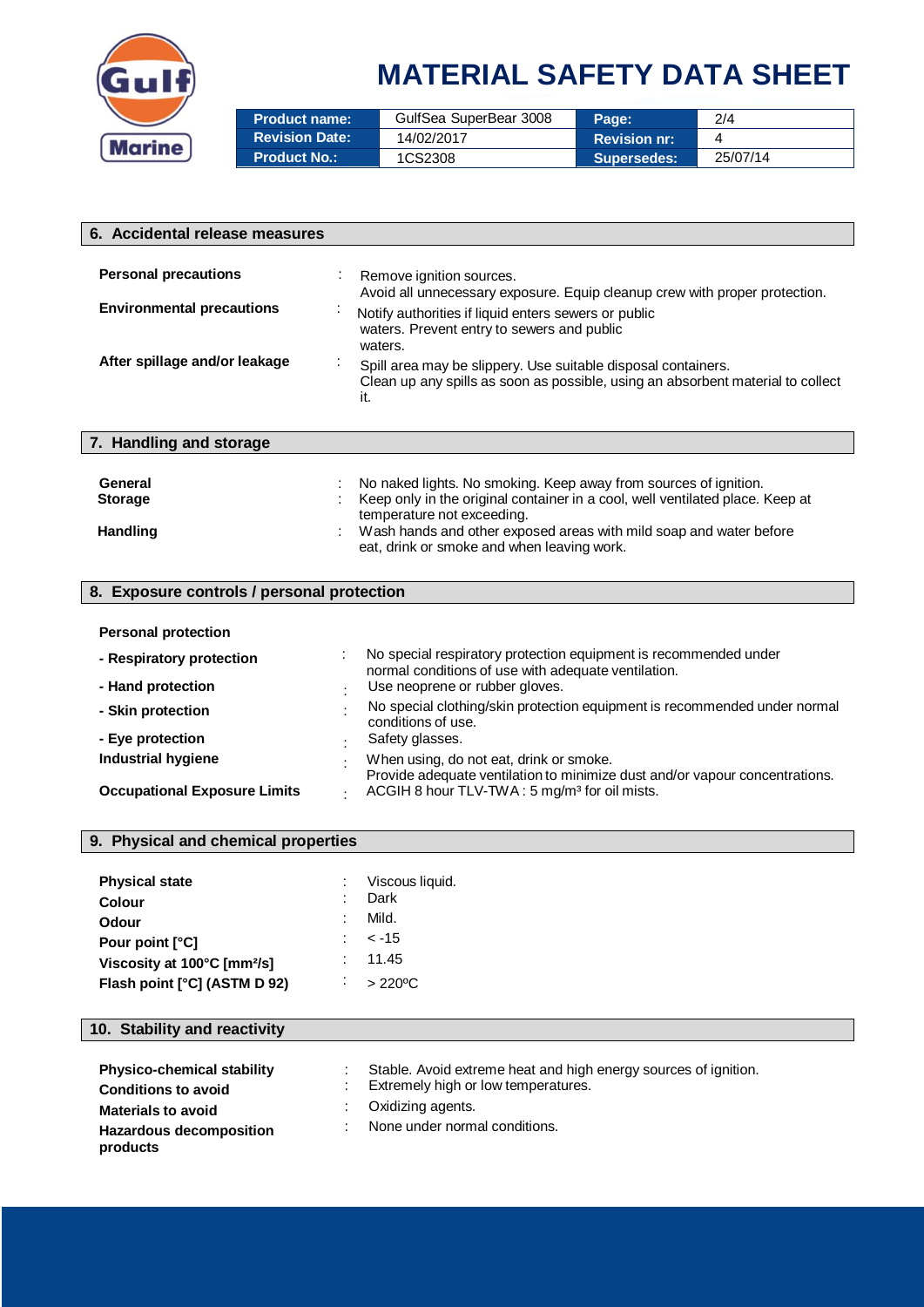

|                                       | <b>Product name:</b>  | GulfSea SuperBear 3008                                                                                                                   | Page:               | 3/4      |  |  |  |
|---------------------------------------|-----------------------|------------------------------------------------------------------------------------------------------------------------------------------|---------------------|----------|--|--|--|
| <b>Marine</b>                         | <b>Revision Date:</b> | 14/02/2017                                                                                                                               | <b>Revision nr:</b> | 4        |  |  |  |
|                                       | <b>Product No.:</b>   | 1CS2308                                                                                                                                  | Supersedes:         | 25/07/14 |  |  |  |
|                                       |                       |                                                                                                                                          |                     |          |  |  |  |
| <b>Hazardous reactions</b>            |                       | None under normal conditions.                                                                                                            |                     |          |  |  |  |
|                                       |                       |                                                                                                                                          |                     |          |  |  |  |
| 11. Toxicological information         |                       |                                                                                                                                          |                     |          |  |  |  |
| <b>Acute toxicity</b>                 |                       |                                                                                                                                          |                     |          |  |  |  |
|                                       |                       | Not expected to be toxic. Studies available indicate oral and dermal LD50s<br>of > 5000 gm/kg which is considered as low acute toxicity. |                     |          |  |  |  |
| - Inhalation                          |                       | Harmful by inhalation.                                                                                                                   |                     |          |  |  |  |
| - Other toxicological information     | ÷                     | No appropriate human or animal health effects data are known to exist.                                                                   |                     |          |  |  |  |
|                                       |                       |                                                                                                                                          |                     |          |  |  |  |
| 12. Ecological information            |                       |                                                                                                                                          |                     |          |  |  |  |
|                                       |                       |                                                                                                                                          |                     |          |  |  |  |
| <b>Ecological effects information</b> |                       | Harmful to aquatic organisms, may cause long-term adverse effects in the                                                                 |                     |          |  |  |  |
| Persistence and degradability         |                       | aquatic environment.                                                                                                                     |                     |          |  |  |  |
| <b>Bioaccumulative potential</b>      |                       | Minimally biodegradable.                                                                                                                 |                     |          |  |  |  |
| <b>Mobility soil</b>                  |                       | Not determined.                                                                                                                          |                     |          |  |  |  |
|                                       |                       | Spillages may penetrate the soil causing ground water contamination.                                                                     |                     |          |  |  |  |
|                                       |                       |                                                                                                                                          |                     |          |  |  |  |
| 13. Disposal considerations           |                       |                                                                                                                                          |                     |          |  |  |  |
|                                       |                       |                                                                                                                                          |                     |          |  |  |  |
| <b>Disposal</b>                       |                       | Dispose in a safe manner in accordance with local/national regulations.                                                                  |                     |          |  |  |  |
| <b>Waste-disposal procedures</b>      |                       | See Directive 2001/118/EC                                                                                                                |                     |          |  |  |  |
| Industrial waste number               |                       | 13 02 08 - other engine, gear and lubricating oils.                                                                                      |                     |          |  |  |  |
|                                       |                       |                                                                                                                                          |                     |          |  |  |  |
| 14. Transport information             |                       |                                                                                                                                          |                     |          |  |  |  |
|                                       |                       |                                                                                                                                          |                     |          |  |  |  |
| <b>General information</b>            |                       | The product is not covered by international regulations on the transport of                                                              |                     |          |  |  |  |
| UN No. ADR/RID                        |                       | dangerous goods (IMDG, IATA, ADR/RID).<br>Not regulated.                                                                                 |                     |          |  |  |  |
| <b>IMO-IMDG</b> code                  |                       | Not regulated.                                                                                                                           |                     |          |  |  |  |
| <b>ICAO/IATA</b>                      |                       | Not regulated.                                                                                                                           |                     |          |  |  |  |
|                                       |                       |                                                                                                                                          |                     |          |  |  |  |
| 15. Regulatory information            |                       |                                                                                                                                          |                     |          |  |  |  |
|                                       |                       |                                                                                                                                          |                     |          |  |  |  |
| Symbol(s)                             |                       | Irritant.                                                                                                                                |                     |          |  |  |  |
| R Phrase(s)                           |                       | R53 : May cause long term effects in the aquatic environment.                                                                            |                     |          |  |  |  |
| S Phrase(s)                           |                       | S61 : Avoid release to environment                                                                                                       |                     |          |  |  |  |
| <b>Additional phrase(s)</b>           |                       | Contains : - Calcium long chain alkaryl sulfonate.                                                                                       |                     |          |  |  |  |
|                                       |                       |                                                                                                                                          |                     |          |  |  |  |
| 16. Other information                 |                       |                                                                                                                                          |                     |          |  |  |  |
|                                       |                       |                                                                                                                                          |                     |          |  |  |  |
| R-phrases listed in chapter 2         |                       | R53 : May cause long term effects in the aquatic environment.                                                                            |                     |          |  |  |  |
| <b>Further information</b>            |                       | None.                                                                                                                                    |                     |          |  |  |  |
| Sources of key data used              |                       | CONCAWE.                                                                                                                                 |                     |          |  |  |  |
|                                       |                       |                                                                                                                                          |                     |          |  |  |  |
| and of the                            |                       | The contents and format of this MSDS are in accordance with Regulation (EC) No 1907/2006 of the European Parliament                      |                     |          |  |  |  |

Council.